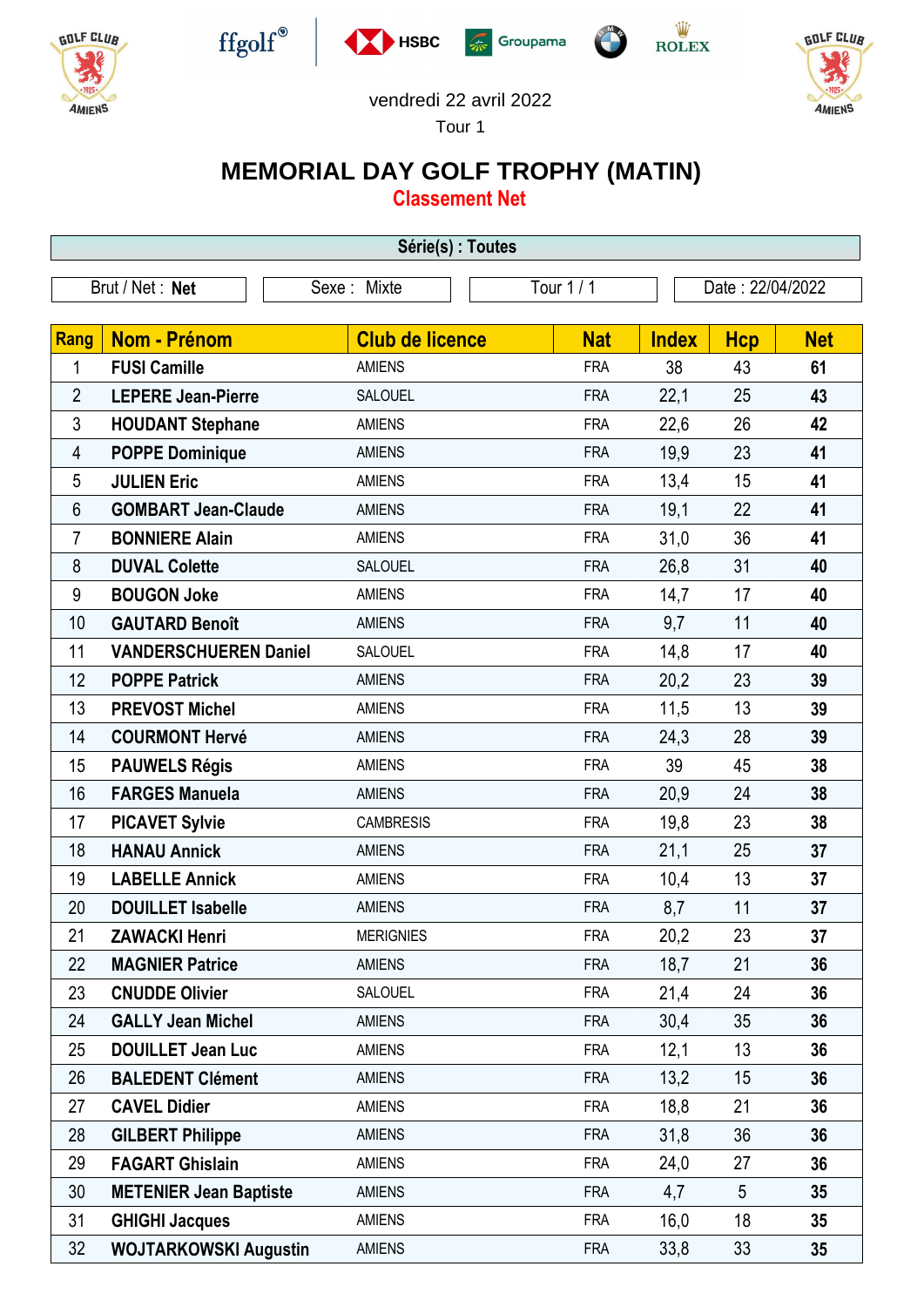| Rang | <b>Nom - Prénom</b>          | <b>Club de licence</b> | <b>Nat</b> | <b>Index</b> | <b>Hcp</b>      | <b>Net</b> |
|------|------------------------------|------------------------|------------|--------------|-----------------|------------|
| 33   | <b>MASSY Bernard</b>         | <b>AMIENS</b>          | <b>FRA</b> | 19,2         | 22              | 35         |
| 34   | <b>LAMORINIERE Nathalie</b>  | SALOUEL                | <b>FRA</b> | 24,5         | 29              | 35         |
| 35   | <b>VAN POPERINGHE Michel</b> | <b>AMIENS</b>          | <b>FRA</b> | 22,5         | 26              | 35         |
| 36   | <b>THOQUENNE Monique</b>     | <b>AMIENS</b>          | <b>FRA</b> | 20,4         | 24              | 35         |
| 37   | <b>DESSAILLY Dominique</b>   | <b>CAMBRESIS</b>       | <b>FRA</b> | 32,8         | 38              | 35         |
| 38   | <b>BERNARD Xavier</b>        | <b>AMIENS</b>          | <b>FRA</b> | 16,0         | 18              | 34         |
| 39   | <b>PETIT Herve</b>           | <b>AMIENS</b>          | <b>FRA</b> | 8,5          | 9               | 34         |
| 40   | <b>CRETE Jerome</b>          | <b>AMIENS</b>          | <b>FRA</b> | 8,1          | 9               | 34         |
| 41   | <b>ACIN Patrick</b>          | <b>AMIENS</b>          | <b>FRA</b> | 17,6         | 20              | 34         |
| 42   | <b>GEERAERT Patrick</b>      | <b>MERIGNIES</b>       | <b>FRA</b> | 20,9         | 24              | 34         |
| 43   | <b>CHAPON Marc</b>           | <b>AMIENS</b>          | <b>FRA</b> | 13,4         | 15              | 34         |
| 44   | <b>HOURDIN Joel</b>          | <b>AMIENS</b>          | <b>FRA</b> | 10,3         | 11              | 33         |
| 45   | <b>CAT Hélène</b>            | <b>AMIENS</b>          | <b>FRA</b> | 39           | 46              | 33         |
| 46   | <b>BOUQUET Gérard</b>        | <b>AMIENS</b>          | <b>FRA</b> | 31,5         | 36              | 33         |
| 47   | <b>SCHULLER Christian</b>    | <b>AMIENS</b>          | <b>FRA</b> | 16,0         | 18              | 33         |
| 48   | <b>PLET Gérard</b>           | <b>AMIENS</b>          | <b>FRA</b> | 10,7         | 12              | 33         |
| 49   | <b>DAVID Bruno</b>           | SALOUEL                | <b>FRA</b> | 14,2         | 16              | 33         |
| 50   | <b>MAGNAUD Richard</b>       | SALOUEL                | <b>FRA</b> | 21,5         | 24              | 33         |
| 51   | <b>LEFEBVRE François</b>     | <b>AMIENS</b>          | <b>FRA</b> | 7,3          | 8               | 32         |
| 52   | <b>GEOFFROY Thierry</b>      | <b>AMIENS</b>          | <b>FRA</b> | 18,5         | 21              | 32         |
| 53   | <b>SCALABRE Nicolas</b>      | <b>AMIENS</b>          | <b>FRA</b> | 12,1         | 13              | 32         |
| 54   | <b>MOREL Fabrice</b>         | <b>AMIENS</b>          | <b>FRA</b> | 23,6         | 27              | 32         |
| 55   | <b>DENYS Jacky</b>           | <b>APREMONT</b>        | <b>FRA</b> | 16,0         | 18              | 31         |
| 56   | <b>LEJEUNE Michel</b>        | <b>AMIENS</b>          | <b>FRA</b> | 9,3          | 10 <sup>°</sup> | 31         |
| 57   | <b>PAUWELS Clotilde</b>      | <b>AMIENS</b>          | <b>FRA</b> | 17,5         | 21              | 31         |
| 58   | <b>VERDEZ François</b>       | <b>AMIENS</b>          | <b>FRA</b> | 8,3          | 9               | 31         |
| 59   | <b>NIQUET Marie-Josée</b>    | <b>AMIENS</b>          | <b>FRA</b> | 17,3         | 20              | 31         |
| 60   | <b>CAVEL Patricia</b>        | <b>AMIENS</b>          | <b>FRA</b> | 27,8         | 32              | 31         |
| 61   | <b>CELLIER Julien</b>        | <b>AMIENS</b>          | <b>FRA</b> | 45           | 51              | 31         |
| 62   | <b>DUCHEMIN Olivia</b>       | <b>MERIGNIES</b>       | <b>FRA</b> | 5,8          | $\overline{7}$  | 31         |
| 63   | <b>BUTEUX Patrick</b>        | <b>AMIENS</b>          | <b>FRA</b> | 19,9         | 23              | 30         |
| 64   | <b>DEHEDIN Richard</b>       | <b>AMIENS</b>          | <b>FRA</b> | 24,2         | 28              | 30         |
| 65   | <b>COUNE Hervé</b>           | SALOUEL                | <b>FRA</b> | 16,2         | 18              | 30         |
| 66   | <b>MOREL Anne Marie</b>      | <b>AMIENS</b>          | <b>FRA</b> | 27,8         | 32              | 30         |
| 67   | <b>RIOU Catherine</b>        | <b>AMIENS</b>          | <b>FRA</b> | 22,6         | 26              | 30         |
| 68   | <b>REVAUX Gilles</b>         | <b>AMIENS</b>          | <b>FRA</b> | 12,9         | 14              | 30         |
| 69   | <b>COURSON Luc</b>           | SALOUEL                | <b>FRA</b> | 15,2         | 17              | 30         |
| 70   | <b>HUON Philippe</b>         | <b>AMIENS</b>          | <b>FRA</b> | 9,8          | 11              | 30         |
| 71   | <b>LOISON Nicole</b>         | <b>MERIGNIES</b>       | <b>FRA</b> | 32,9         | 38              | 29         |
| 72   | <b>MORTEL Claude</b>         | <b>SALOUEL</b>         | <b>FRA</b> | 22,4         | 25              | 29         |
| 73   | <b>DESERABLE François</b>    | <b>AMIENS</b>          | <b>FRA</b> | 20,1         | 23              | 29         |
| 74   | <b>DAUSQUE Serge</b>         | <b>AMIENS</b>          | <b>FRA</b> | 15,8         | 18              | 29         |
| 75   | <b>CAT Jean-François</b>     | <b>AMIENS</b>          | <b>FRA</b> | 5,2          | 5               | 29         |